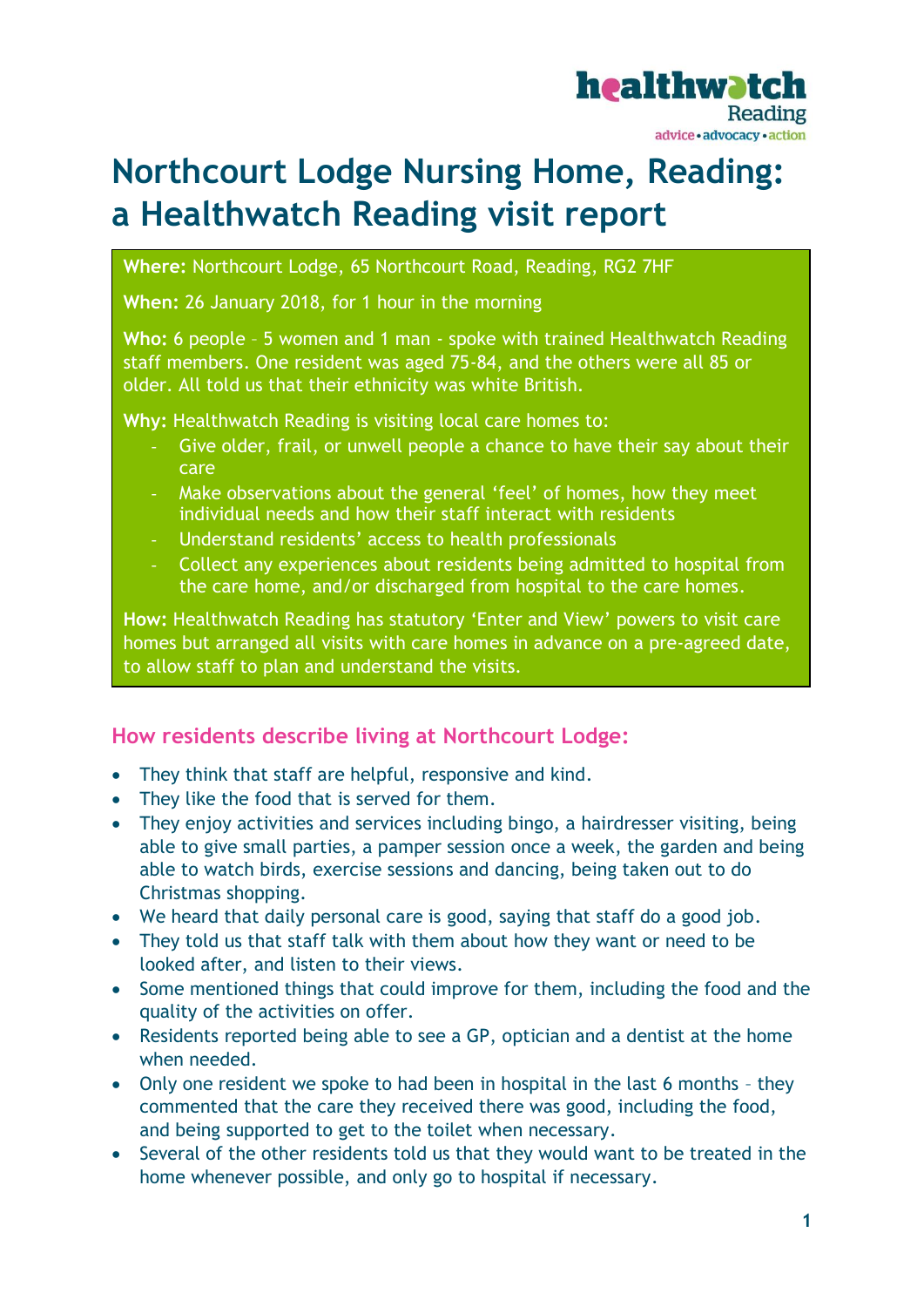

## **Residents' comments: what they like**

*'I like all the food. They respond quickly if I want a drink.'* 

*'Chef is good – if you request something chef will make it.'* 

*'Visitors can come anytime.'*

*'Everyone, lunch room and environment.' Can give small parties. Vegetariancook on site.*

*'Warm and comfortable...staff helpful and responsive.'*

*Enjoys food. 'I like bingo. staff are very good.' Enjoys having her hair done.*

*'Daily, personal care - they do a good job. I feel fresh. They let you choose your own clothes, clean clothes every day. Food reasonable, more variety. Chef is good, if you request something Chef will make it. Staff treat the residents fair. Cleaner every day, allowed personal belongings in the room.' Pamper session once a week.'*

*'Looked after very well', likes the garden and looking at the birds. 'Regular drinks, very good. I like all the food. They respond quickly if I want a drink.' Well looked after, family are always welcome. Nails done every week.*

*'Generally good, staff kind, food good - good cook. Visitors can come any time I enjoy exercises and dancing. Occasionally TV. Get taken out for Christmas shopping.'*

*'Generally happy, staff all regular. see the same faces'*

**Residents' comments: What is care like? Is it discussed with residents? Are they listened to about their care?**

*'Help with washing - good. Help when needed.'*

*'Staff come and talk about tablets if they have changed.'*

*'Yes, if they change routine they always let you know.'* 

*'We tell the staff what we want, and the staff are good.'*

**Residents' comments: what they say could be improved**

*'Food rather poor quality in some cases. Activities - not very exciting.'*

*'Could we have showers more often?'*

*Three people said: 'nothing really' (or something similar).*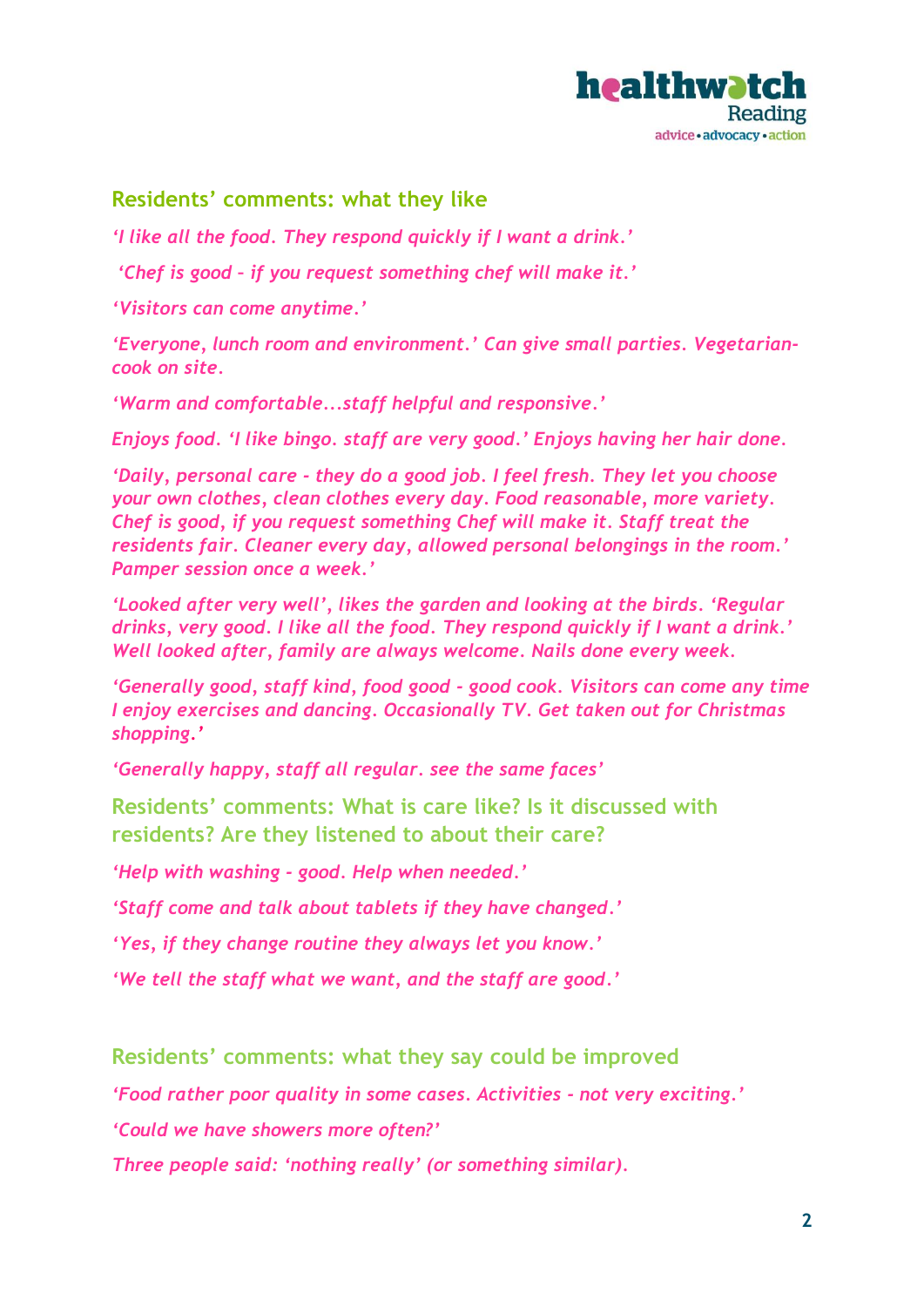

## **Healthwatch Reading observations**

- The home is in a residential street, in a building that was formerly a nurses' home.
- The living room is bright, airy and clean, with doors that can divide the space into three separate areas if required - there were pictures on the wall, and the feeling was homely
- We noticed a piano in the living room, and one resident mentioned hymns being sung on a Sunday
- We interviewed some residents in their bedrooms (with their consent) which we noticed were light, bright and made homely with personal possessions
- We observed outside that the garden was in keeping with the size of the home, with lots of bird tables and feeders, and many of the residents we talked to said that they liked looking at the birds
- We were told that the food is cooked on site and that the residents have a choice but during our visit we were not present at meal times to observe
- We did walk through the building with the manager we noticed that rooms were labelled in a 'dementia-friendly' style with pictures as well as words (e.g. a picture of a toilet as well as the word 'toilet')
- When we made our first, planning visit, to meet the manager, we were struck by the pleasant and friendly way in which staff greeted us
- We heard residents and staff speaking with each other in the living room in a friendly and respectful manner.

#### **Residents' suggestions for improvement – summary:**

- It should be possible to have showers more often (1 person)
- Activities and food could be more exciting (1 person)
- Most people had no suggestions for improvement

#### **Other information**

#### **Northcourt Lodge**

Northcourt Lodge is run by [Excellent Care Homes](https://www.carehome.co.uk/carehome.cfm/searchazref/20001019NORA) and can accommodate up to 22 people (8 in rooms with ensuite WC) on a nursing and residential care basis.

Northcourt Lodge was rated 'Good' in its most recent formal inspection [report,](http://www.cqc.org.uk/location/1-132759073) by the Care Quality Commission, in October 2017.

The CQC checks if care homes are: safe, effective, caring, responsive and well-led.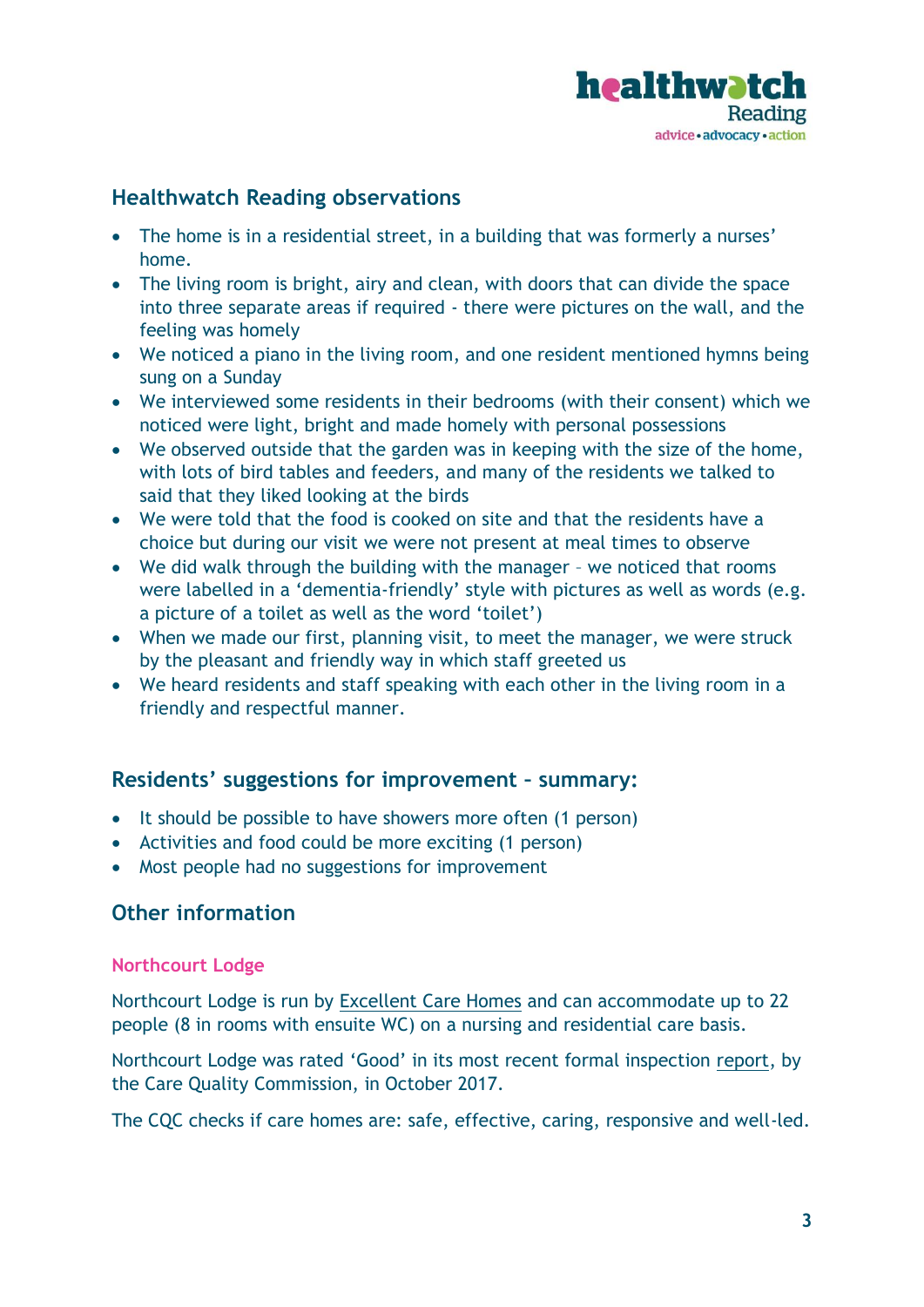

It has legal powers to order improvements at any NHS or care service, when needed. The CQC usually asks the local Healthwatch for any public feedback it has collected on care homes it is due to visit.

A [CQC survey](https://www.cqc.org.uk/help-advice/your-stories/care-aware) carried out in early 2018 showed that the top three most important factors for the public when deciding on a care home, are:

- the care home's ability to meet the needs of the person
- the feel of the home
- staff being caring.

A care home's quality rating is also important and 65% of people read the CQC's report on the home before they choose.

**Hearing from care home residents about quality of care**

Healthwatch Reading launched its care homes project to ensure that the voices of older Reading people who live in care homes are heard. This group includes people who are vulnerable because of the effect of aging or illness on health.

Residents in care homes have views that they wish to make known, as our interviews illustrate. They wish to be kept involved in and informed about matters that affect their wellbeing and health, including how their home is run.

Reading organisations responsible for planning, funding or running NHS or social services, have launched a variety of care home initiatives in recent years. These will be summarised in the further report drawing together themes about the care home sector across Reading that we mention below.

The following organisations highlight the need to listen to care home residents:

- Healthwatch England ['what it's like to live in a care home'](https://www.healthwatch.co.uk/care-homes)
- NHS England [People and Communities Board](https://www.nationalvoices.org.uk/publications/our-publications/six-principles-engaging-people-and-communities) (working with National Voices)
- Social Care Institute for Excellence, in their practical ['how to guide'](https://www.scie.org.uk/publications/guides/guide51/) introduction to co-production with service users and a link to [12 short films\)](https://www.scie.org.uk/publications/guides/guide51/resources.asp)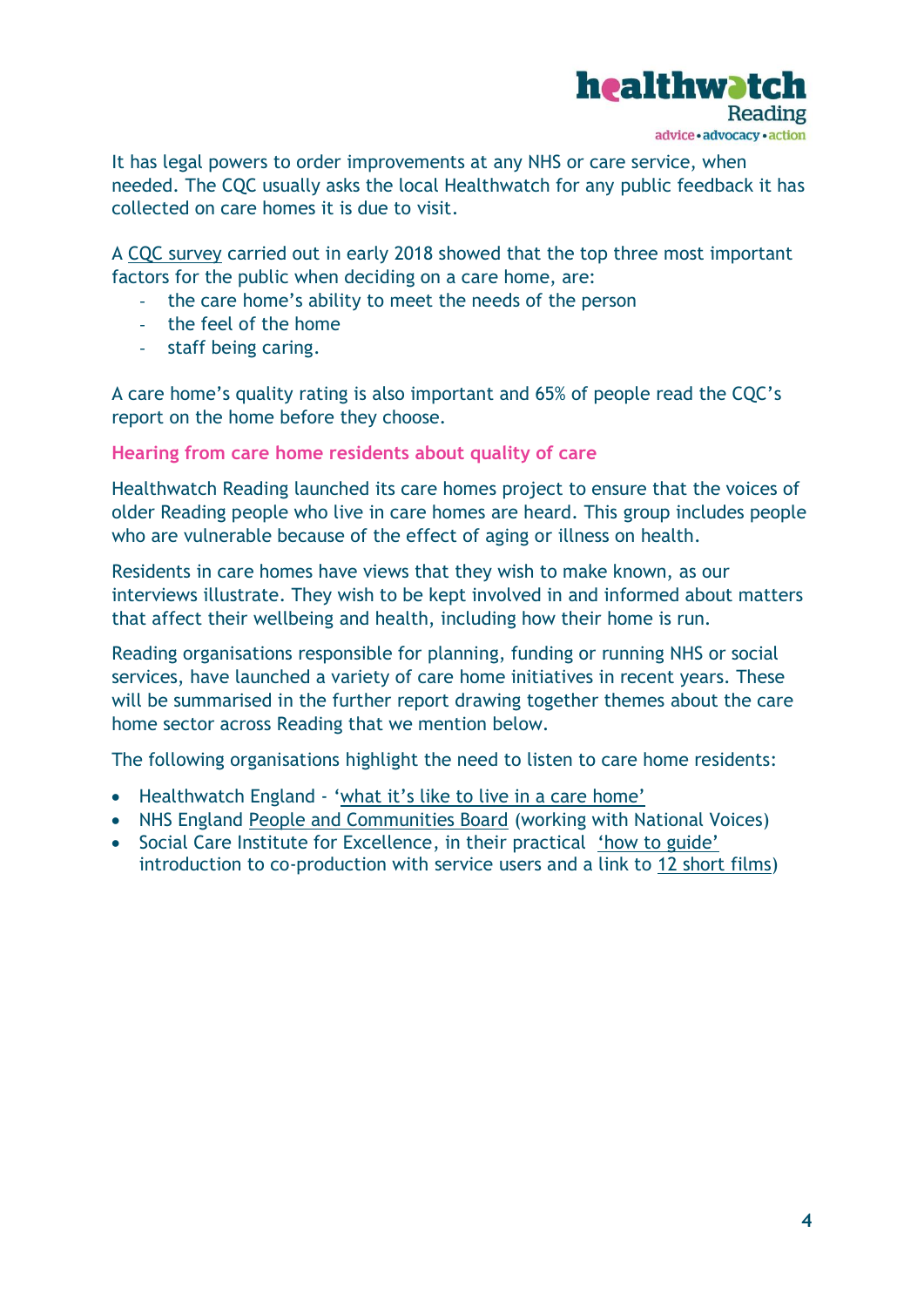

• National Institute for Health and Care Excellence (NICE), see box, below:

*'….service providers should consider using a range of approaches to gather views and experiences (for example, focus groups, interviews or observation in addition to surveys), and use evidence from a range of sources. This could include:*

- *the lived experiences of people who use services*
- *information from voluntary organisations that represent people who use social care services – for example, Healthwatch*
- *existing sources of information, such as complaints.'*

*'Service providers should seek the views of people who use services about the extent to which the things that are important to them are being addressed. This should be done in such a way that the person feels safe to express their views, even if these are critical (for example, a care home resident may not want to give feedback directly to the manager).'*

**NICE, [Guideline NG86,](https://www.nice.org.uk/guidance/ng86/chapter/Recommendations#involving-people-in-service-design-and-improvement) February 2018 (1.6.4 and 1.6.7)**

#### **Healthwatch Reading visit conclusion:**

Residents and some relatives overwhelmingly told us they are happy with the way staff care for them. We observed an environment that was homely and stimulating, with a range of activities inside.

We were not able to identify themes in suggestions for improvement. We suggest that the home continues to make residents and families aware of ways to share feedback about the experience of care – by speaking to staff at the home, or by speaking directly to us or by contacting the Care Quality Commission helpline, if appropriate.

We noted that most residents were not familiar with the idea of a care plan, though several told us that staff do talk to them about medicines and their health. It is a right under the NHS Constitution for people to be involved in planning their NHS healthcare, and good practice in residential care to involve people in their care plan. We concluded that communicating this in a way that residents can understand and relate to, and involving them more, could be one area for developing existing good practice at Northcourt Lodge.

The use of visual cues and prompts throughout the home particularly in communal areas may help towards enhancing the home as a dementia friendly environment.

Healthwatch Reading will produce a separate report in the future drawing together themes about the care home sector across Reading, when we have completed our series of visits across the borough